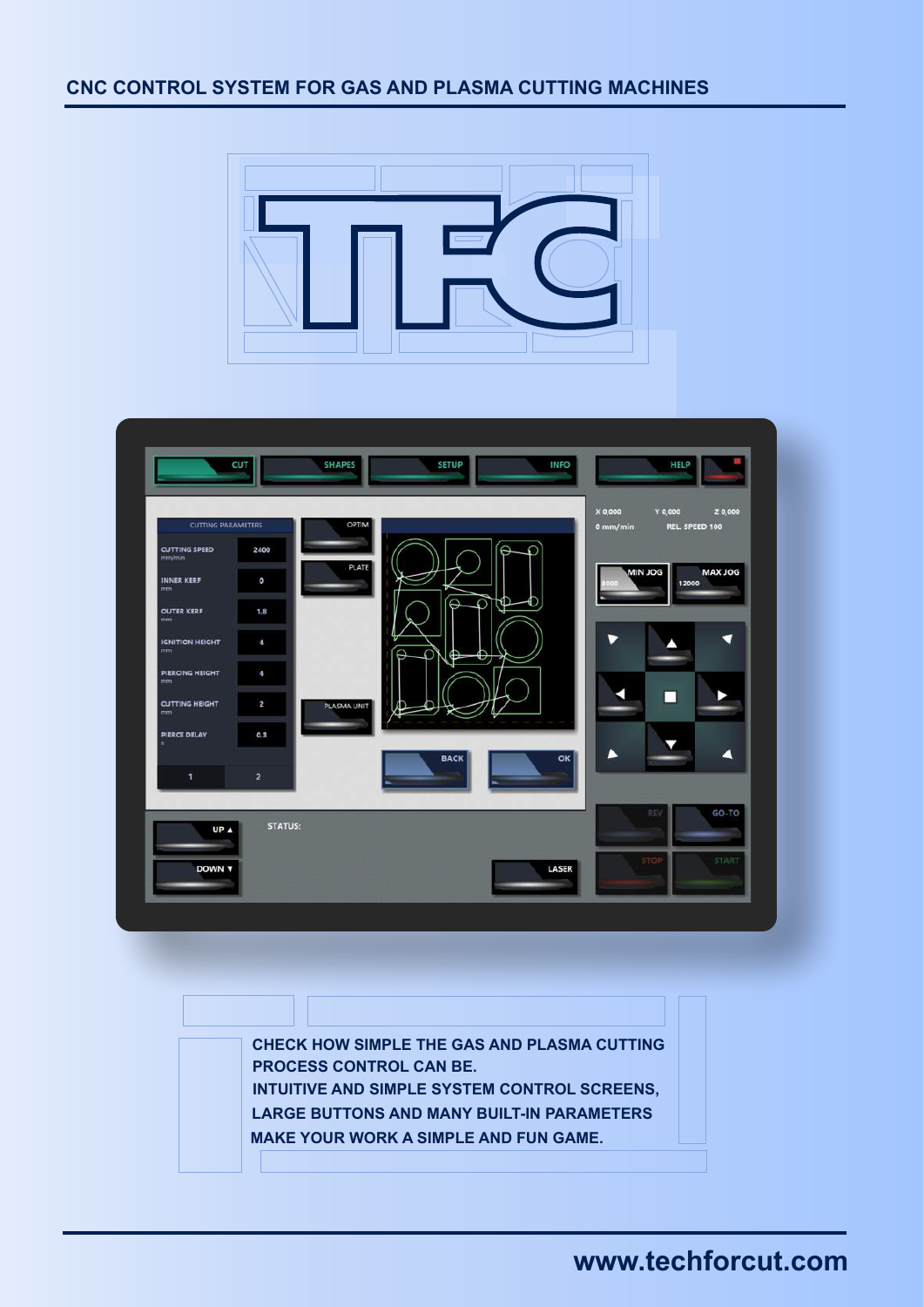

#### **CUTTING PROCESS SCREEN:**

#### **GRAPHIC SCREEN:**

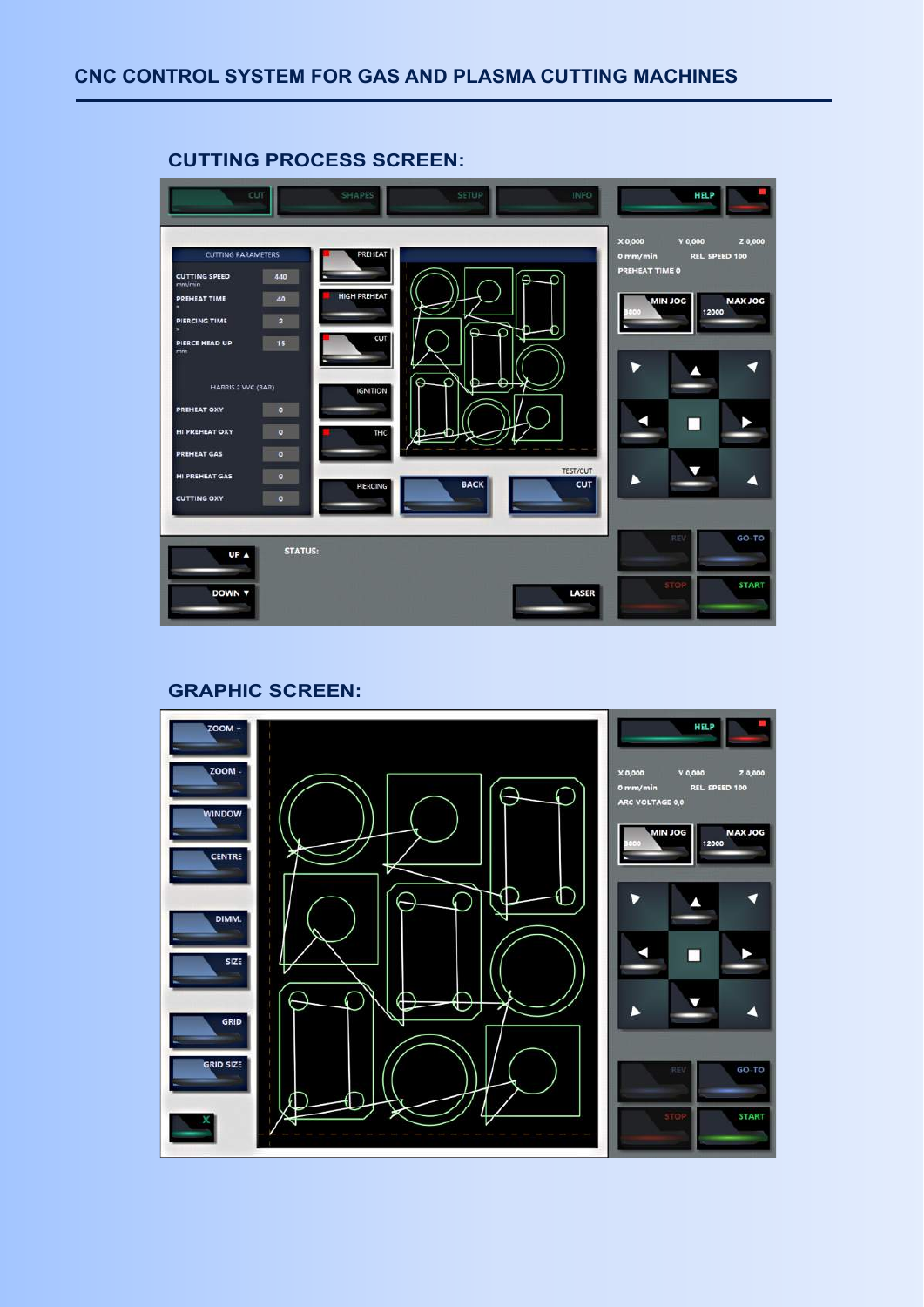### **DESIGN:**

The modern TFC control system has been developed and optimized specifically for cutting technology. The development of the system placed great emphasis on simple and intuitive control, reliable operation and easy diagnostics. An industrial computer equipped with a flash memory communicates with servo units and peripherals via the ETHERCAT digital bus. Planetary-gear servomotors are equipped with units involving absolute position sensors. The system is controlled by a colour LCD touch display, and its vertical position can be easily adjusted for the comfort of each operator.

To load programs into the system, it is possible to use the USB port or Wi-Fi connection to the corporate network.

The digital speed potentiometer allows you to select a range according to the operator's needs and automatically reduces sudden speed changes.

The E-STOP button ensures an immediate and safe stop of the machine, including turning off of all activated functions.

### **CONTROL:**

Machine control is provided via a colour touch screen. The communication interface (HMI) is designed to be simple and intuitive for the operator. The control screens automatically adjust to the selected cutting technology. The system features many pre-set parameters that are constantly updated. The set parameters are stored in the system memory and automatically offered during the next use.

#### **MANUAL MOVEMENT:**

Eight directional press buttons allow easy movement of the machine to the desired position. Movement speed is chosen by simply switching between the minimum and maximum, or any desired speed can be selected via the screen. The system automatically recognizes short and long pressing of the directional button to select the minimum or maximum speed of movement.

### **AUTOMATIC CUTTING MODE:**

In auto mode, you can choose between test mode and cutting mode. The test mode allows you to control and move the program on a sheet as required.

The GO-TO Function allows you to move the machine to a position with specified coordinates, to a selected point of the cutting trajectory and the nodal points, or to the laser cross position.

The REVERSE Function allows you to stop the cutting process and to reverse the machine along the trajectory up to the desired position, and to restart the cutting process.

### **TECHNOLOGY:**

The control system incorporates technologies for plasma cutting, autogenous cutting, labelling and related processes. The builtin database of technological parameters for autogenous and plasma burners of various manufacturers facilitates operation. Other technologies or their enhancements can be easily customized according to the user´s requirements.

As standard, advanced features are available for plasma cutting such as automatic setting of the burner's initial height, height monitoring during the cutting process, controlled material piercing, precision hole cutting technology, and others.

The autogenous cutting process features functions including automatic ignition of the burner, height monitoring, quick preheating and automatic piercing of the material.

#### **GEOMETRIC FUNCTIONS:**

- Scale Zoom in or zoom out, according to the selected scale
- Rotate Rotating the shape according to the specified angle
- Selection of the initial cutting position
- Comparison Program rotation according to the sheet position
- Arrangement into rows and columns
- Defining the number of pieces
- KERF compensation for external and internal shapes

### **OPERATING ENVIRONMENT:**

- Standard range of operating temperature 0 50 °C
- 95% humidity ( non- condensing )

#### **INFORMATIONS A DIAGNOSTICS:**

The system records the necessary information about the cutting process: number of ignitions, cutting time, cutting length, .... The operator is continuously informed about the machine's condition, the ongoing process, required machine maintenance, and any service recommendations.